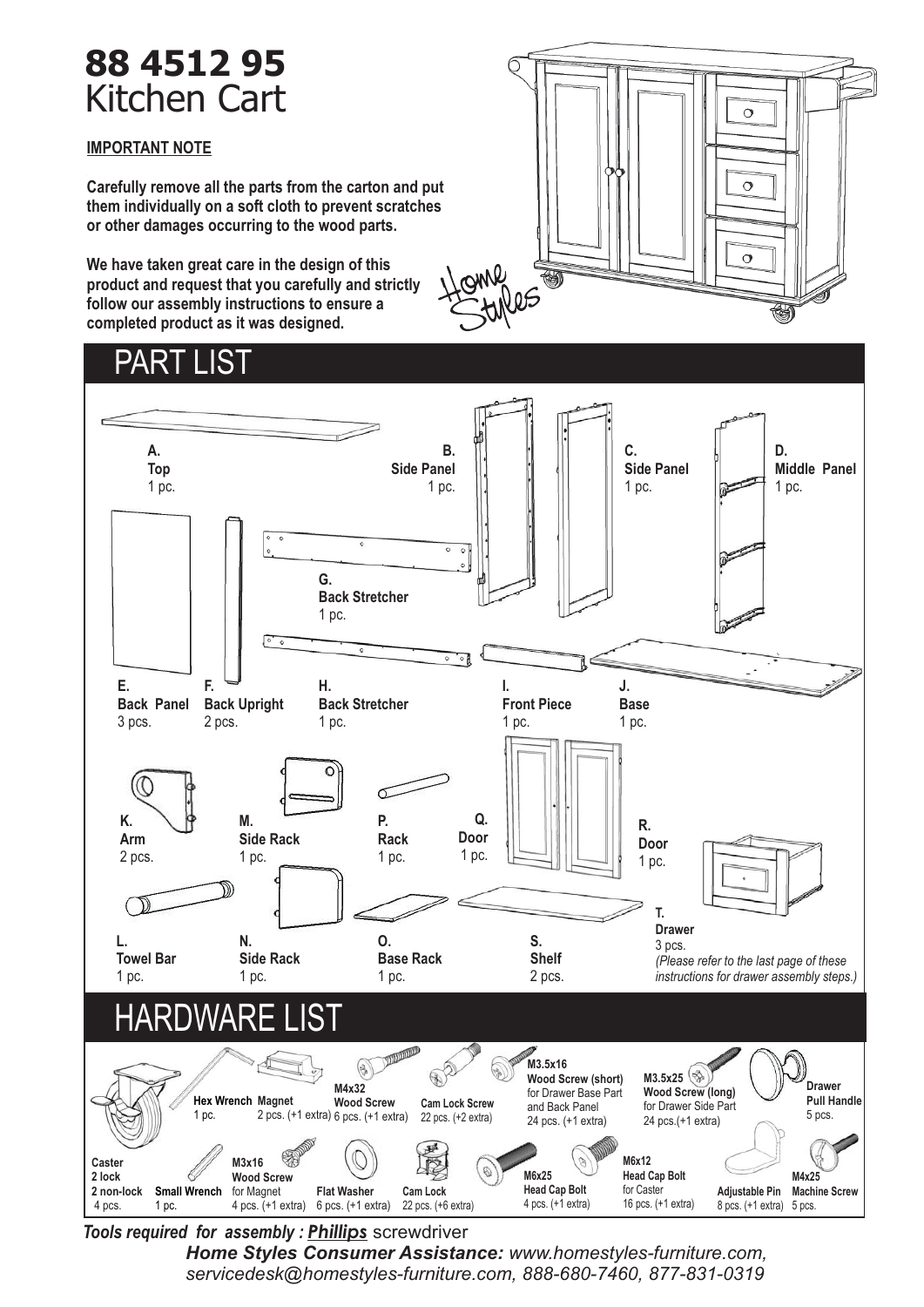### Assembly Instructions 2/6





### **STEP 2**

Attach Arms (K) to Side Panel (B) with Head Cap Bolts. (See Figure 3)

Assemble Side Racks (M), (N), Base Rack (O) and Rack (P), then attach to Side Panel (C) with Head Cap Bolts. (See Figure 4)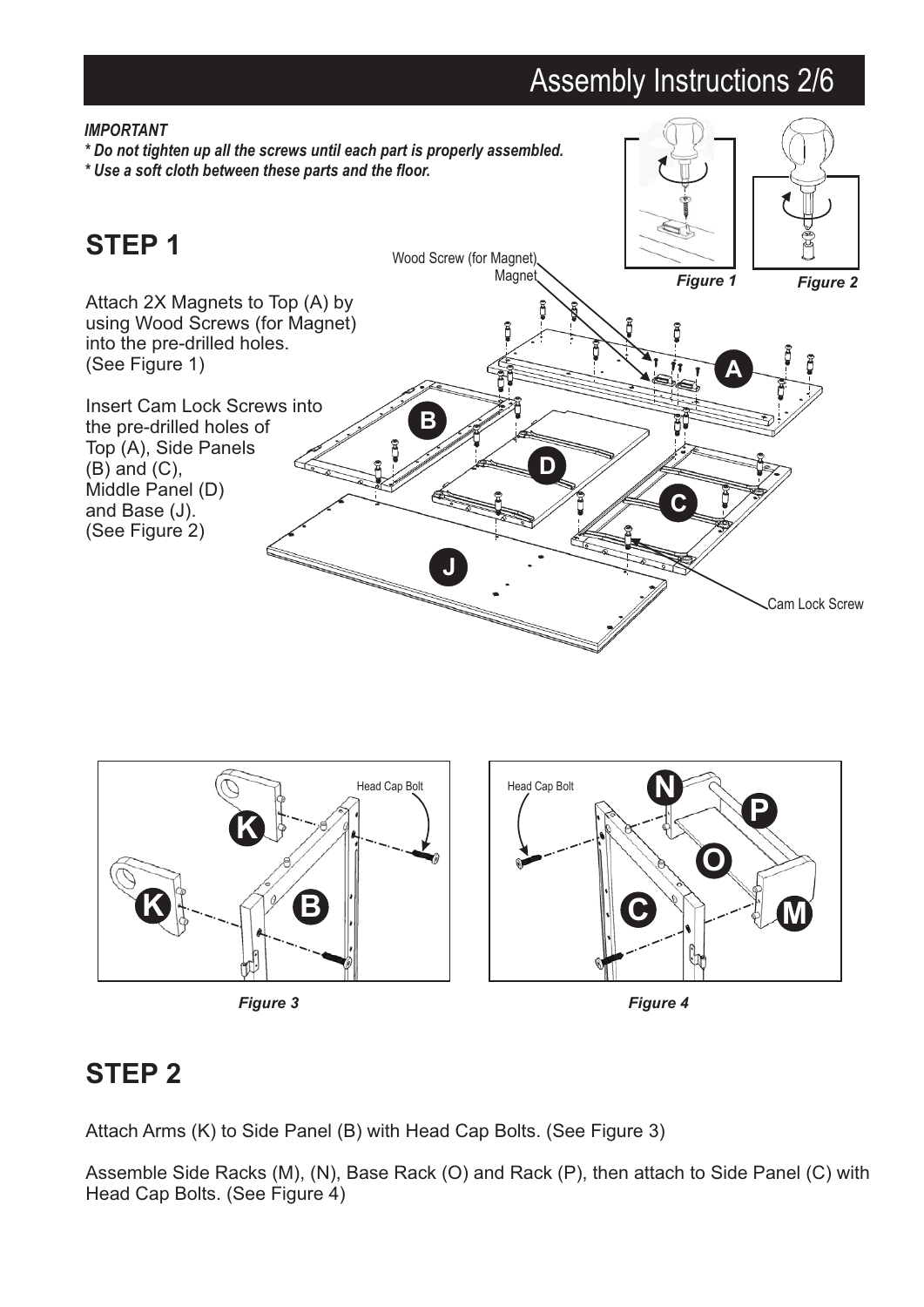### Assembly Instructions 3/6



Attach 4 Casters underneath Base (J) with Head Cap Bolts (for Caster), put 2 Casters with Lock at the front side. (See Figure 6)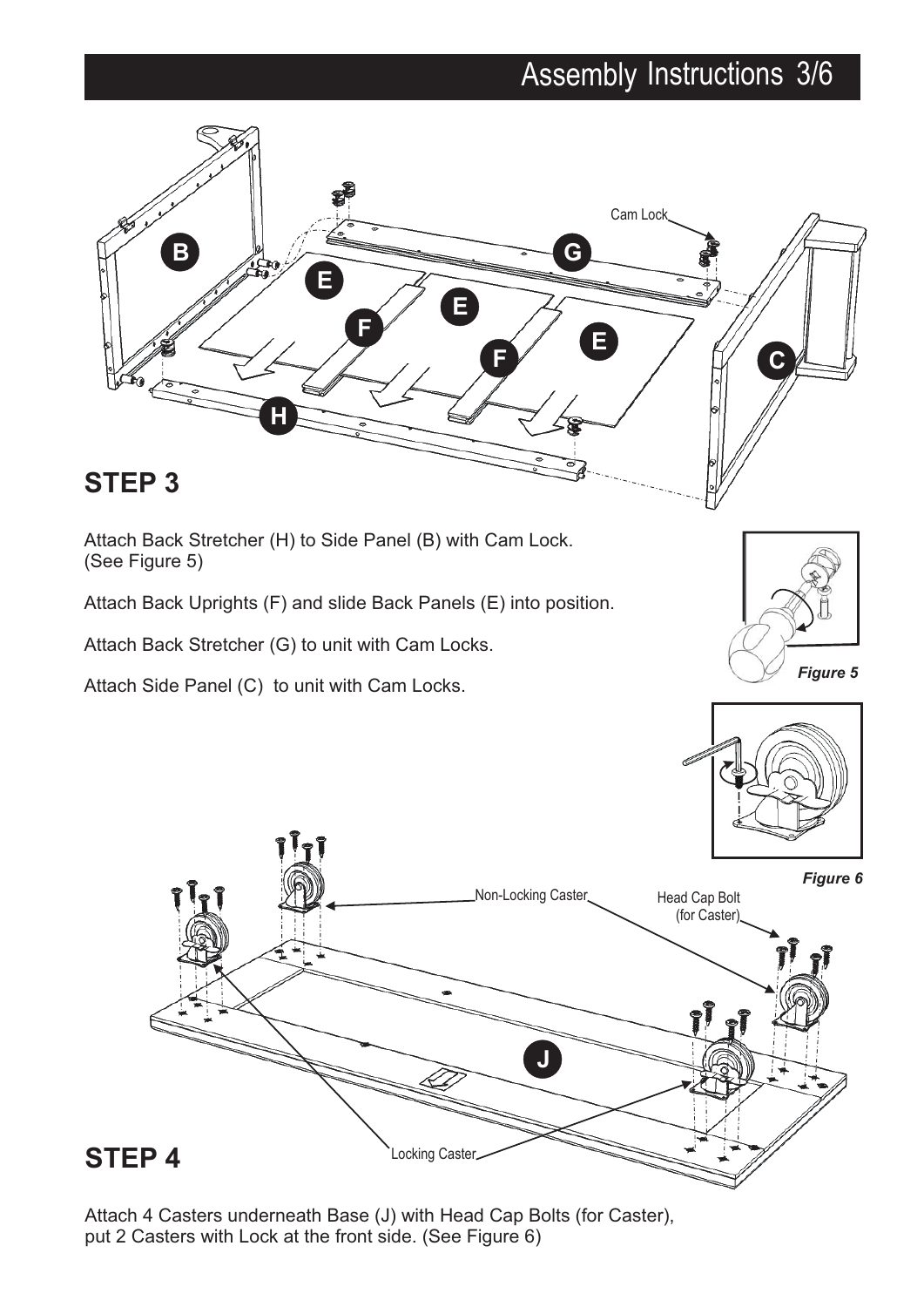### Assembly Instructions 4/6



Slide Towel Bar (L) into place.

Insert Cam Locks and Wood Screws (short) into the pre-drilled holes of Back Stretchers (G) and (H) and tighten.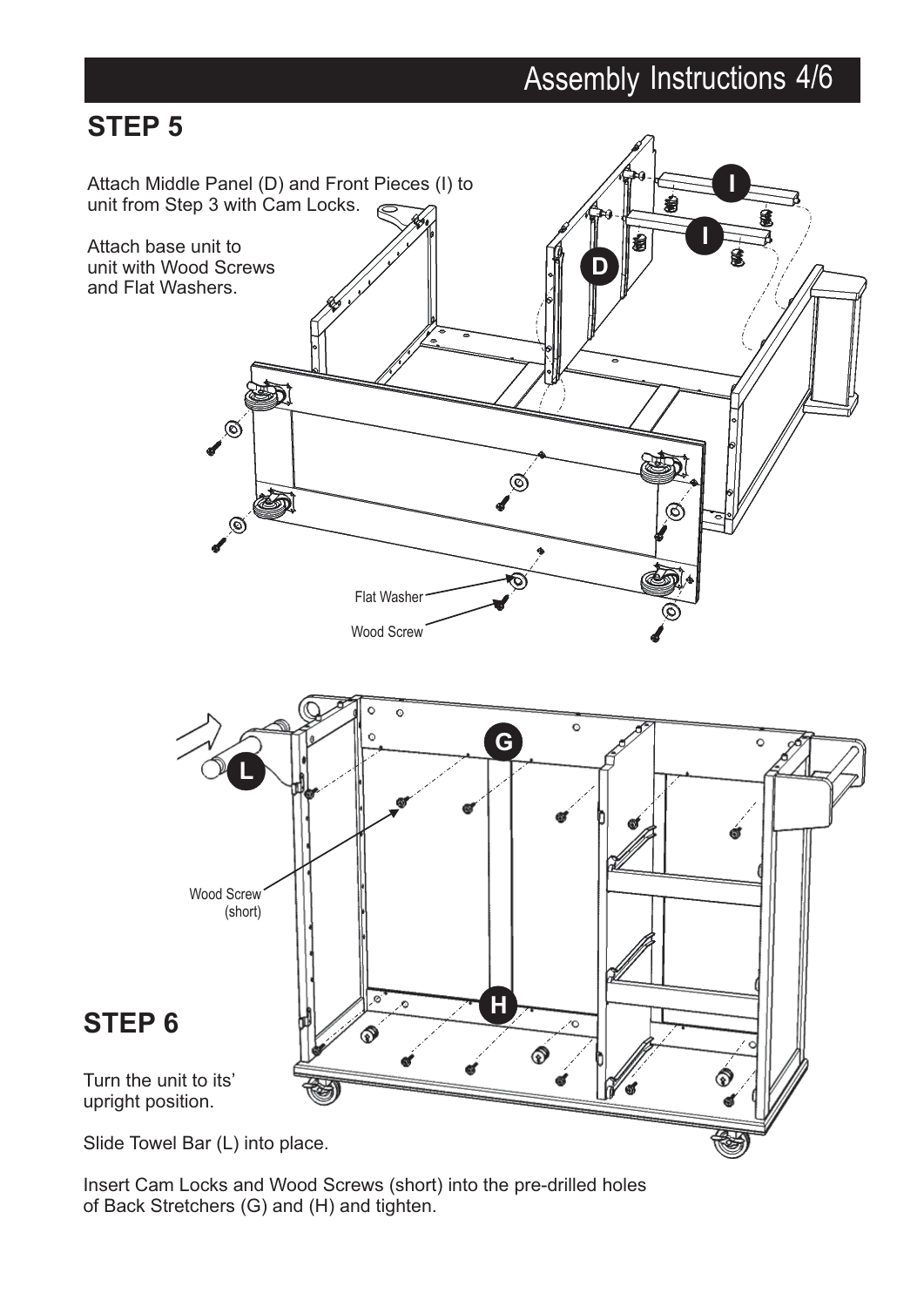# Assembly Instructions 5/6



### **STEP 7**

Attach Top (A) to the unit with Cam Locks.

Insert Adjustable Pins into side panel and middle panel at the desired level.

Place Shelves (S) into position.

Attach Doors (Q) and (R) by sliding the door lift hinges into the side panels lift hinges. (See Figure 7)

Assemble Pull Handles to Doors with Machine Screws. (See Figure 8)

Slide Drawers (T) into position.







*Figure 8*